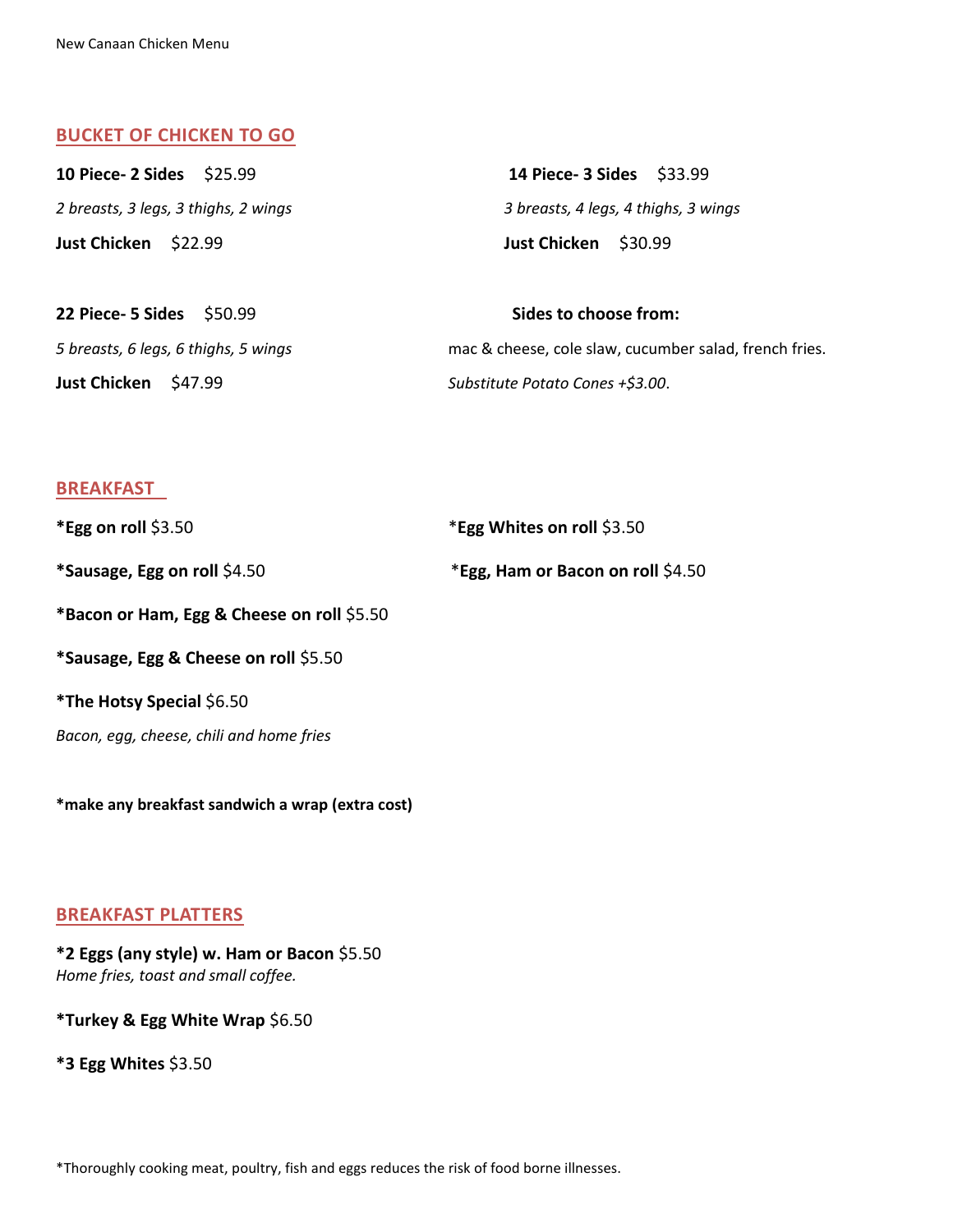#### **OMELETS**

| *Western Omelet \$7.50            | *Spanish Omelet \$7.50             |
|-----------------------------------|------------------------------------|
| Peppers, onions, ham and cheese   | Peppers, onions, tomato and cheese |
| <b>*Meat Lovers Omelet</b> \$8.50 | *The "Mousey" Omelet \$8.50        |

*Bacon, ham, sausage and cheese Four egg whites, roasted peppers, fresh mozzarella, with wheat toast and a small coffee*

# **SIDES**

| Home Fries \$3.00      |  |
|------------------------|--|
| <b>Bacon \$3.00</b>    |  |
| Sausage \$3.50         |  |
| Toast w. Butter \$1.25 |  |
| Roll w. Butter \$1.25  |  |

| <b>HOT SANDWICHES</b>                         | <b>ROLL</b> | <b>WEDGE</b> |
|-----------------------------------------------|-------------|--------------|
| *Steak and Cheese Sandwich                    | \$9.00      | \$11.50      |
| <b>Meatball Parmesan Sandwich</b>             | \$9.00      | \$11.50      |
| <b>Eggplant Parmesan Sandwich</b>             | \$9.00      | \$11.50      |
| <b>Chicken Parmesan Sandwich</b>              | \$9.00      | \$11.50      |
| Pastrami Sandwich                             | \$9.00      | \$11.50      |
| w. sauerkraut, swiss cheese, russian dressing |             |              |
| <b>Grilled Chicken Sandwich</b>               | \$9.00      | \$11.50      |
| w. lettuce, tomato, mayo                      |             |              |
| <b>Tuna Melt Sandwich</b>                     | \$8.00      | \$10.50      |
| <b>Grilled Cheese</b>                         | \$4.50      |              |
| <b>Hot Dog</b>                                | \$3.50      |              |
| <b>BLT</b>                                    | \$6.50      | \$7.50       |
| <b>BBQ Boneless Ribs Sandwich</b>             | \$9.00      | \$11.50      |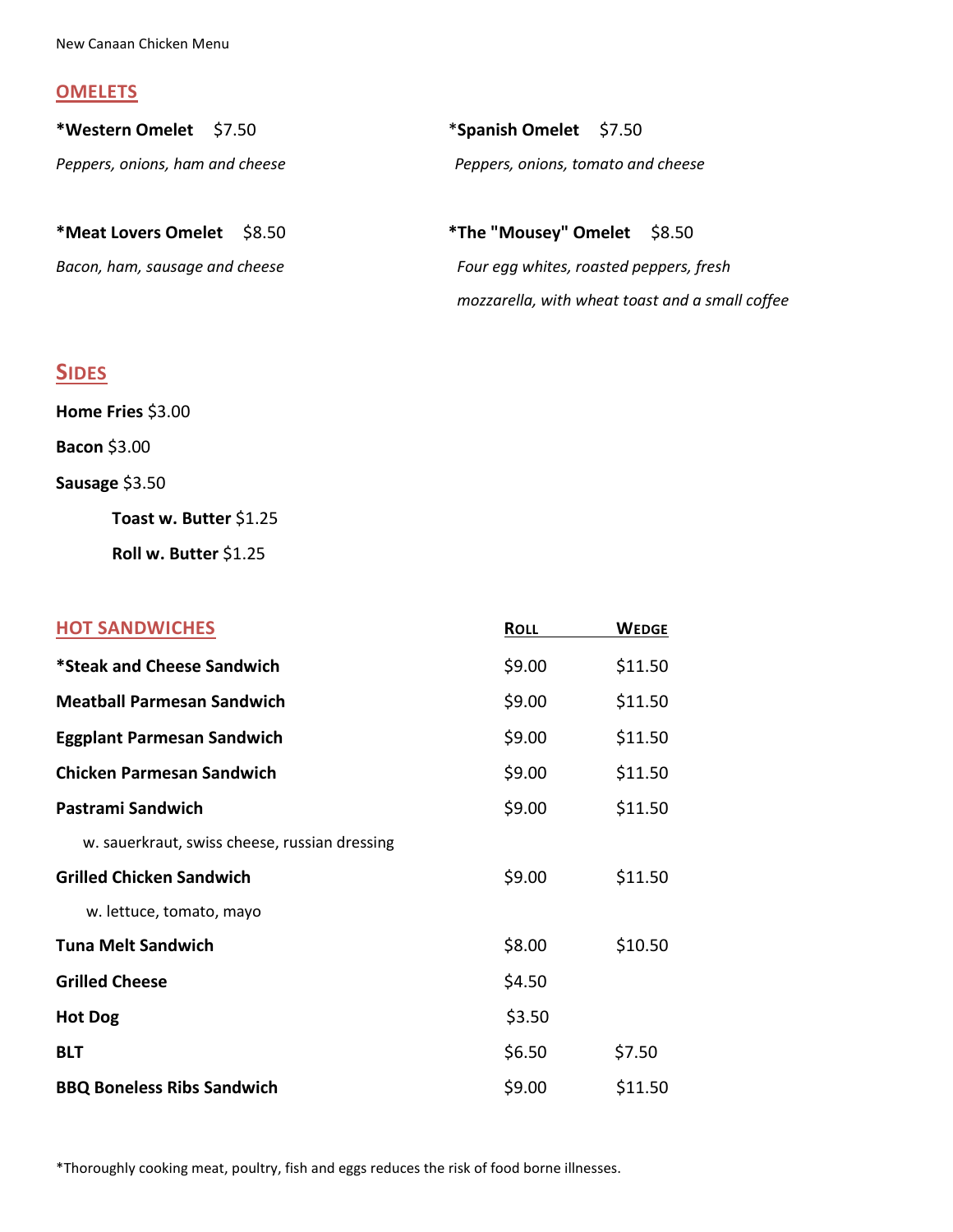| <b>COLD SANDWICHES</b> | <b>ROLL</b> | <b>WEDGE</b> |
|------------------------|-------------|--------------|
| <b>Italian Combo</b>   | \$8.00      | \$10.50      |
| Ham                    | \$8.00      | \$10.50      |
| <b>Turkey</b>          | \$8.00      | \$10.50      |
| *Roast Beef            | \$9.00      | \$11.50      |
| Tuna                   | \$8.00      | \$10.50      |
| Salami                 | \$8.00      | \$10.50      |
| <b>Prosciutto</b>      | \$9.00      | \$11.50      |
| <b>Chicken Salad</b>   | \$8.00      | \$10.50      |

**Extras:** Hot Peppers, Cheese, Roasted Peppers, Cole Slaw, Mushrooms, Pickles, Onions, Fresh Mozzarella & Chili. **Each \$.50 Avocado & Bacon \$1.50**

**Breads:** Rolls, Wedges, White, Rye & Whole Wheat, Wraps

**Cheeses:** American, Cheddar, Fresh Mozzarella, Muenster, Provolone & Swiss.

# **SPECIALTY COMBOS (#1-9 SERVED ON WEDGE)**

| Specialty #1 $$11.50$ |                                                  | *Specialty #2 $$11.50$        |                                              |
|-----------------------|--------------------------------------------------|-------------------------------|----------------------------------------------|
|                       | Prosciutto, soppressata, provolone, fresh        |                               | Steak and cheese, peppers, onions, chili and |
|                       | mozzarella, roasted poppers, oil and vinegar.    | ketchup.                      |                                              |
|                       |                                                  |                               |                                              |
| <b>Specialty #3</b>   | \$11.50                                          | <b>Specialty #4</b>           | \$11.50                                      |
|                       | Chicken cutlet, fresh mozzarella, lettuce, mayo, |                               | Grilled chicken, bacon, american cheese,     |
| oil and vinegar.      |                                                  |                               | lettuce, tomato and honey mustard.           |
|                       |                                                  |                               |                                              |
| Specialty #5          | \$11.50                                          | Specialty #6 $$11.50$         |                                              |
|                       | Ham cappy, salami, pepperoni, provolone,         |                               | Grilled pastrami, melted swiss cheese,       |
|                       | lettuce, tomato, onion, oil and vinegar.         | sauerkraut, russian dressing. |                                              |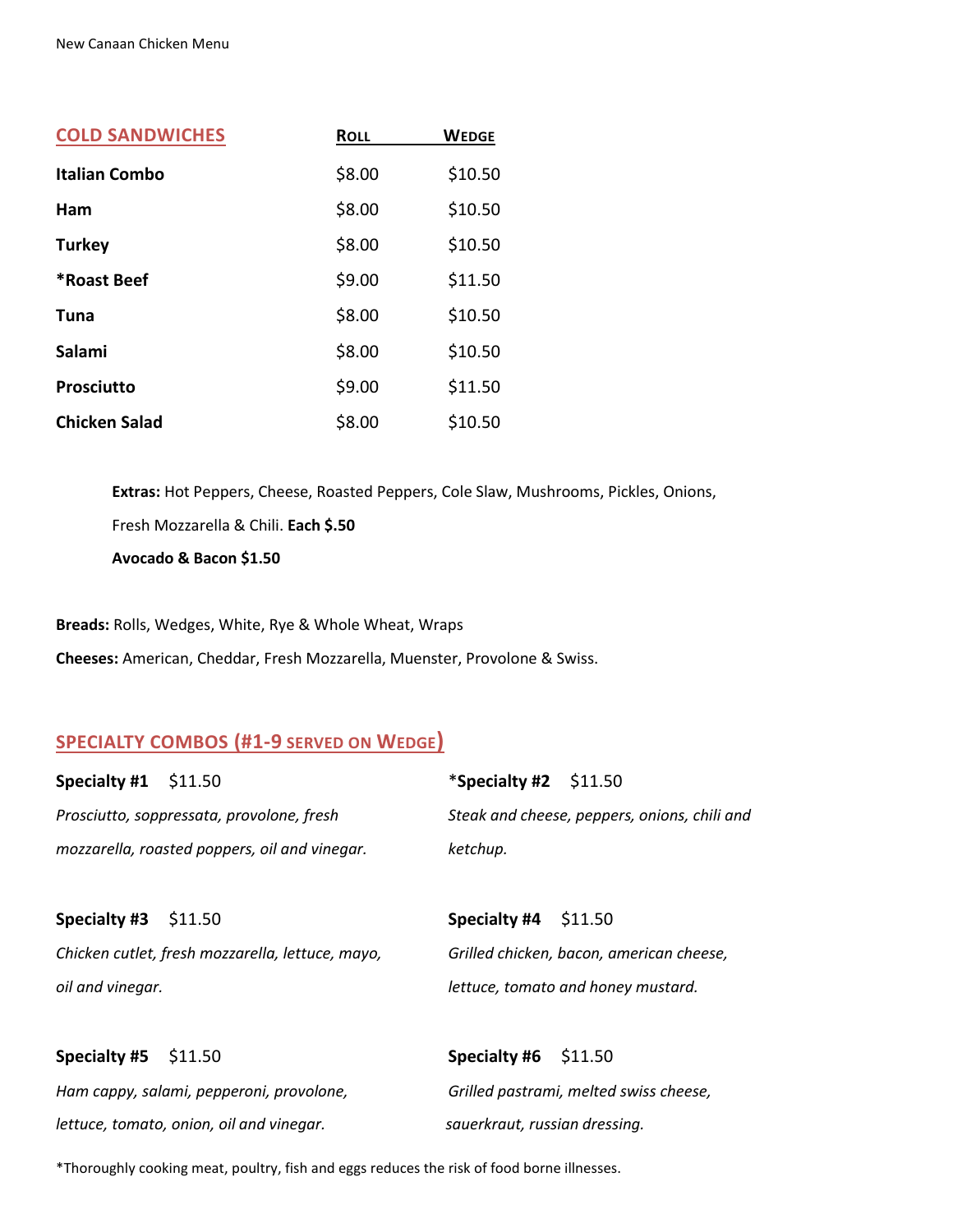*Specialty #7* \$11.50 **Specialty #8** \$11.50 *Hot turkey, melted Swiss, lettuce, tomato, Turkey, ham, bacon, cheese, lettuce, bacon, mayo. tomato, mayo.*

*Steak, provolone cheese, lettuce, tomato, mayo, Toasted whole wheat pita, lite turkey, mayo, onion rings, BBQ sauce. fresh mozzarella, tomato and deli pickles.*

**\*Specialty #9** \$11.50 **Specialty #10** \$11.50

#### **BUFFALO WINGS**

| Buffalo Wings 8 piece \$10.50                          |  |  |
|--------------------------------------------------------|--|--|
| Buffalo Wings 12 piece $$16.50$                        |  |  |
| Buffalo Wings 20 piece $$27.00$                        |  |  |
| Buffalo Wings Platter 8 piece w. fries & soda \$14.00  |  |  |
| Buffalo Wings Platter 12 piece w. fries & soda \$18.00 |  |  |

# **OUR DELICIOUS FRIED CHICKEN BY THE PIECE**

| Breasts, Thighs, Legs & Wings \$8.99 lb |  |
|-----------------------------------------|--|
| 2 Piece Chicken Platter \$8.75          |  |
| <b>3 Piece Chicken Platter \$10.00</b>  |  |
| 4 Piece Chicken Platter \$12.50         |  |
| 2 Piece Breast Platter \$10.75          |  |

*-Platters served w. French Fries & Cole Slaw*

# **OUR FAMOUS HAND CUT CHICKEN NUGGETS**

**One Pound NUGGETS** \$15.00

*served with your choice of sauce. extra sauce +\$.25 each.*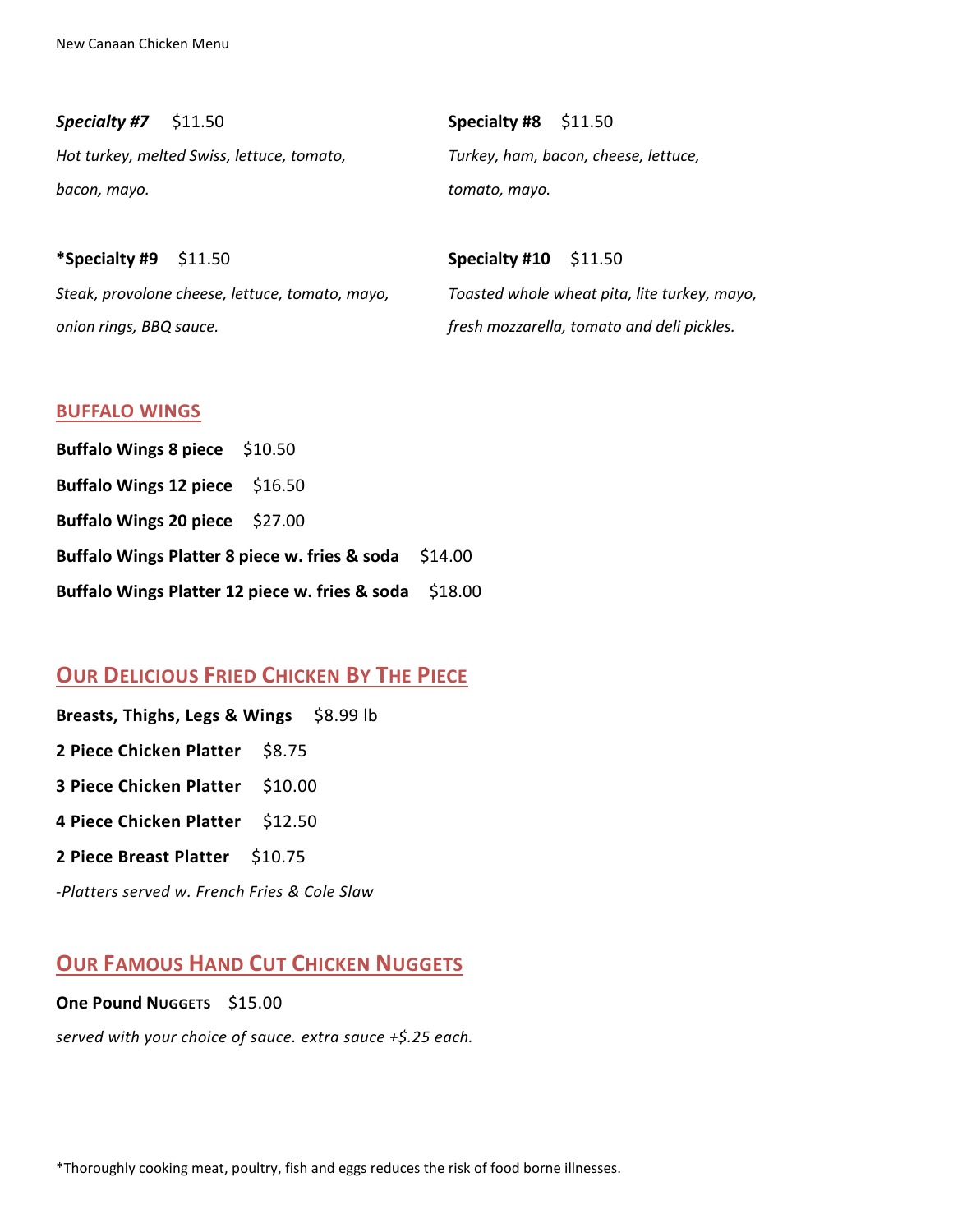## **SEAFOOD SPECIALTIES**

| Filet of Sole Platter \$11.75 | <b>5 Shrimp Platter</b> \$9.50         |  |
|-------------------------------|----------------------------------------|--|
| Fried Shrimp \$2.00 each      | <b>Fried Filet of Sole</b> \$3.00 each |  |

*All Platters Served with Fries & Cole Slaw.*

| <b>SIDE ORDERS</b>       | Sm.    | Med.    | <u>Lg.</u> |
|--------------------------|--------|---------|------------|
| <b>Potato Cones</b>      | \$6.50 | \$9.00  | \$13.00    |
| <b>French Fries</b>      | \$4.00 | \$6.00  | \$9.00     |
| <b>Onion Rings</b>       | \$5.50 | \$7.00  | \$10.00    |
| <b>Fried Zucchini</b>    | \$4.50 | \$8.00  | \$12.00    |
| <b>Fried Mushrooms</b>   | \$4.00 | \$6.00  | \$10.00    |
| <b>Corn Fritters</b>     | \$6.00 | \$8.00  | \$13.00    |
| Jalapeno Popper          | \$7.00 | \$10.00 | \$16.00    |
| <b>Mozzarella Sticks</b> | \$7.00 | \$10.00 | \$17.00    |
| <b>Mac Bites</b>         | \$7.00 | \$10.00 | \$16.00    |
| <b>Smiley Fries</b>      | \$4.00 | \$6.00  | \$10.00    |
|                          |        |         |            |

**Potato Salad & Cole Slaw** \$4.99 lb**.**

# **HEALTHY SALADS**

| Tomato and Mozzarella Salad \$8.99 lb             | Tomato and Cucumber Salad \$7.99 lb |  |
|---------------------------------------------------|-------------------------------------|--|
| Avocado Salad \$9.50 lb                           | Chicken Salad \$11.99 lb            |  |
| Roasted Pepper & Mozzarella Salad \$7.99 lb       | Tuna Salad \$10.99 lb               |  |
| <b>Chef Salad</b> Sm. $$8.50$ Lg. $$9.50$         |                                     |  |
| Tossed Salad Sm. \$6 Lg. \$8                      |                                     |  |
| w. grilled chicken $+$ \$3                        |                                     |  |
| scoop of chicken or tuna salad over salad $+$ \$3 |                                     |  |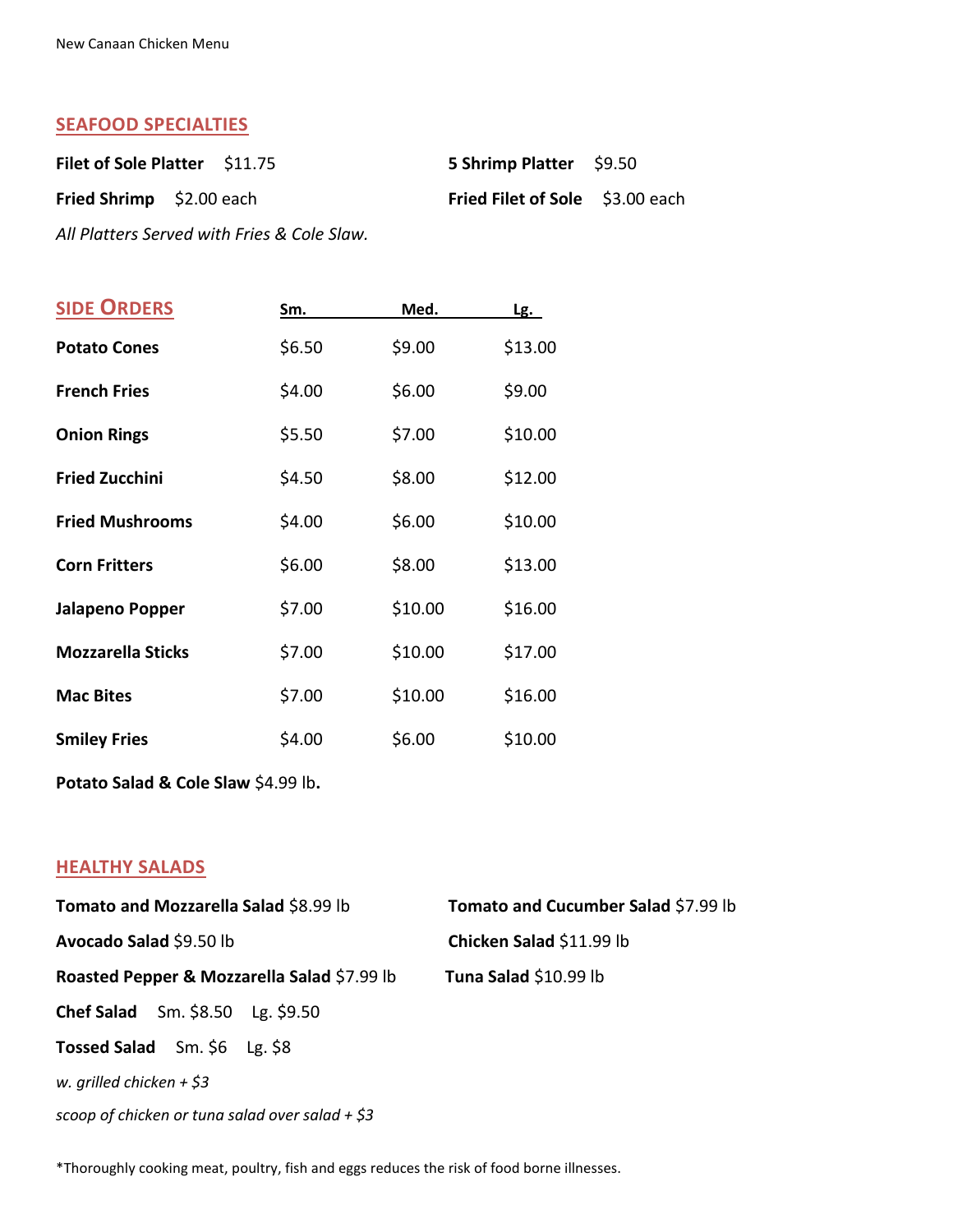## **GRILLED CHICKEN WRAPS**

**N.C. Love Wrap** \$11.50 **Kathi's Wrap** \$11.50 *Grilled chicken on whole wheat wrap Grilled chicken with fresh mozzarella with red onions, lettuce and ranch dressing. and roasted red peppers.*

**Camille's Wrap** \$11.50 **Malloy's Wrap** \$11.50

**Elm St. Wrap** \$11.50 **East Coast Wrap** \$11.50 *Grilled chicken with lettuce, tomato, Grilled chicken with cheese, fries & honey cucumber, cheddar cheese & honey mustard. mustard.*

**Caesar Wrap** \$11.50 **Miami Wrap** \$11.50 *Grilled chicken, lettuce, parmesan cheese, Grilled chicken, mushroom, mozzarella and caesar dressing. and chipotle sauce.*

**The College Wrap** \$11.50 **Fireman's Wrap** \$11.50 *and honey mustard. hot sauce.*

**Avocado Wrap** \$11.50 **Fisherman's Wrap** \$11.50 *Chicken cutlet, lettuce, tomato, honey mustard Filet of sole, tartar sauce, lettuce and cheese. and avocado.*

*Fried eggplant, fresh mozzarella, roasted Grilled chicken with onions, tomato, peppers and balsamic vinegar. provolone, chili and honey mustard.*

*Grilled chicken with peppers and onions. Grilled chicken, bacon, lettuce, tomato, gorgonzola cheese and balsamic vinegar.*

*Chicken nuggets, cones, american cheese Chicken nuggets, bleu cheese, lettuce and*

**Eggplant Wrap** \$11.50 **Blockbuster Wrap** \$11.50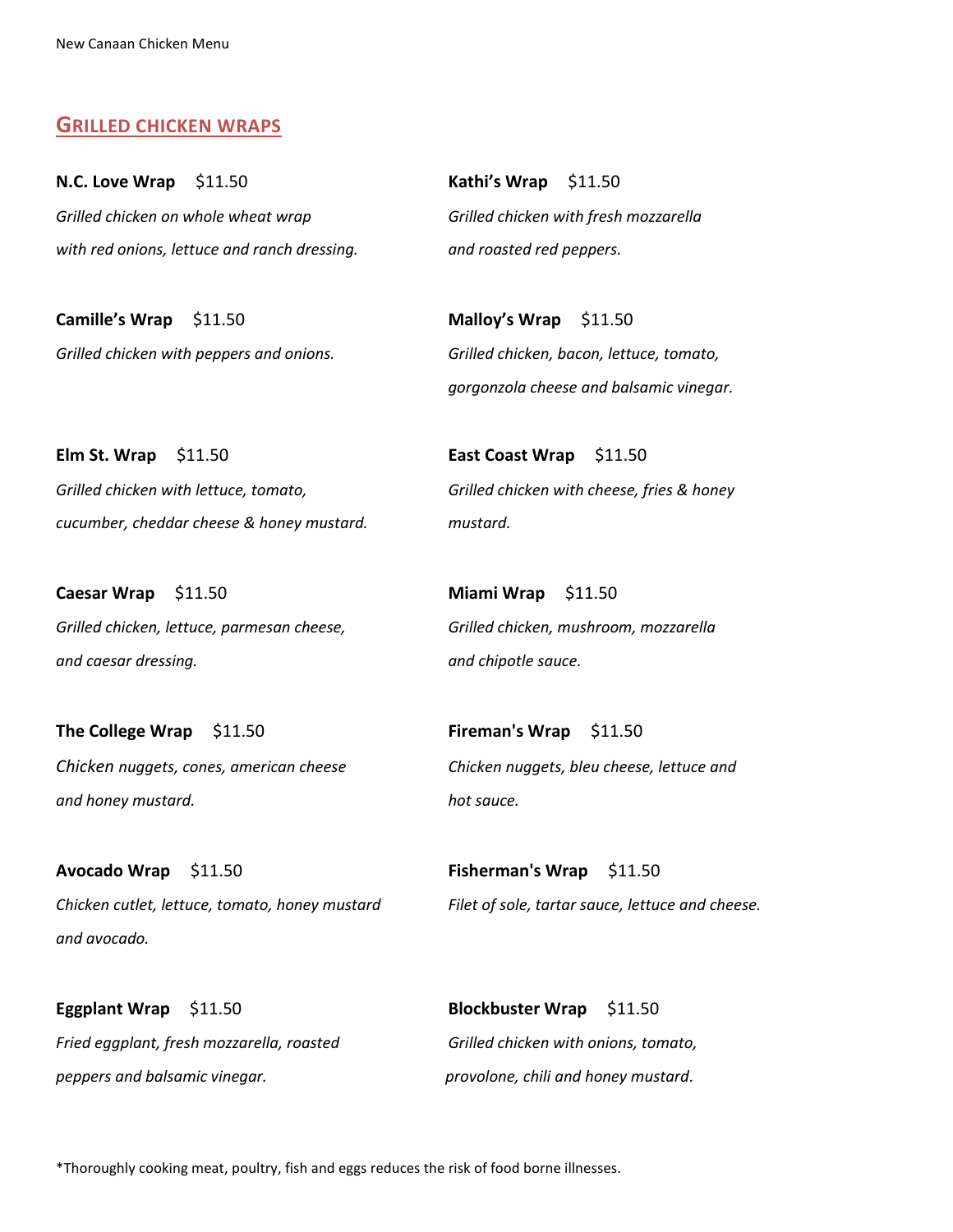#### **South of the Border Chicken Wrap** \$11.50 **Rib Wrap** \$11.50

*muenster cheese and hot sauce.*

*Chicken cutlet, spicy rice, cheddar cheese, Boneless ribs, american cheese and BBQ sauce.*

## **\*Policeman's Wrap** \$11.50 **Blazing Buffalo Wrap** \$11.50

*Mozzarella, burger, bacon, lettuce, tomato, Grilled turkey, provolone cheese, lettuce, BBQ sauce. ranch dressing and hot sauce.*

# **Brady's Wrap** \$11.50

*Chicken cutlet, cones, cheddar cheese, bacon & BBQ.*

# **"NEW CANAAN SPECIALS"**

**N.C. Special #1** \$9.00

¼ lb nuggets w. fries & 1 can soda

**N.C. Special #2** \$11.00

½ lb nuggets w. fries & 1 can soda

#### **N.C. Special #3** \$14.00

¾ lb nuggets w. fries & 1 can soda

+ \$3 with cones, onion rings, mushrooms, zucchini,

chili & cheese, smiley fries, and corn fritters

## **WRAP SPECIALS**

| .\$11.50 بالسين المصدر المصدر المستقدر المستقدر المستقدر المستقدر المستقدر المصدر المصدر المصدر المصدر المصدر المصدر المصدر المصدر المصدر المصدر المصدر المصدر المصدر المصدر المصدر المصدر المصدر المصدر المصدر المصدر المصدر ا |  |
|---------------------------------------------------------------------------------------------------------------------------------------------------------------------------------------------------------------------------------|--|
| Bangin bites, cheddar cheese, bacon, BBQ sauce, mozzarella sticks.                                                                                                                                                              |  |
|                                                                                                                                                                                                                                 |  |
| Bangin bites, fries, bacon, ranch & hot sauce.                                                                                                                                                                                  |  |
|                                                                                                                                                                                                                                 |  |
| Chicken cutlet, cheddar cheese, bacon, lettuce, tomato & mayo.                                                                                                                                                                  |  |